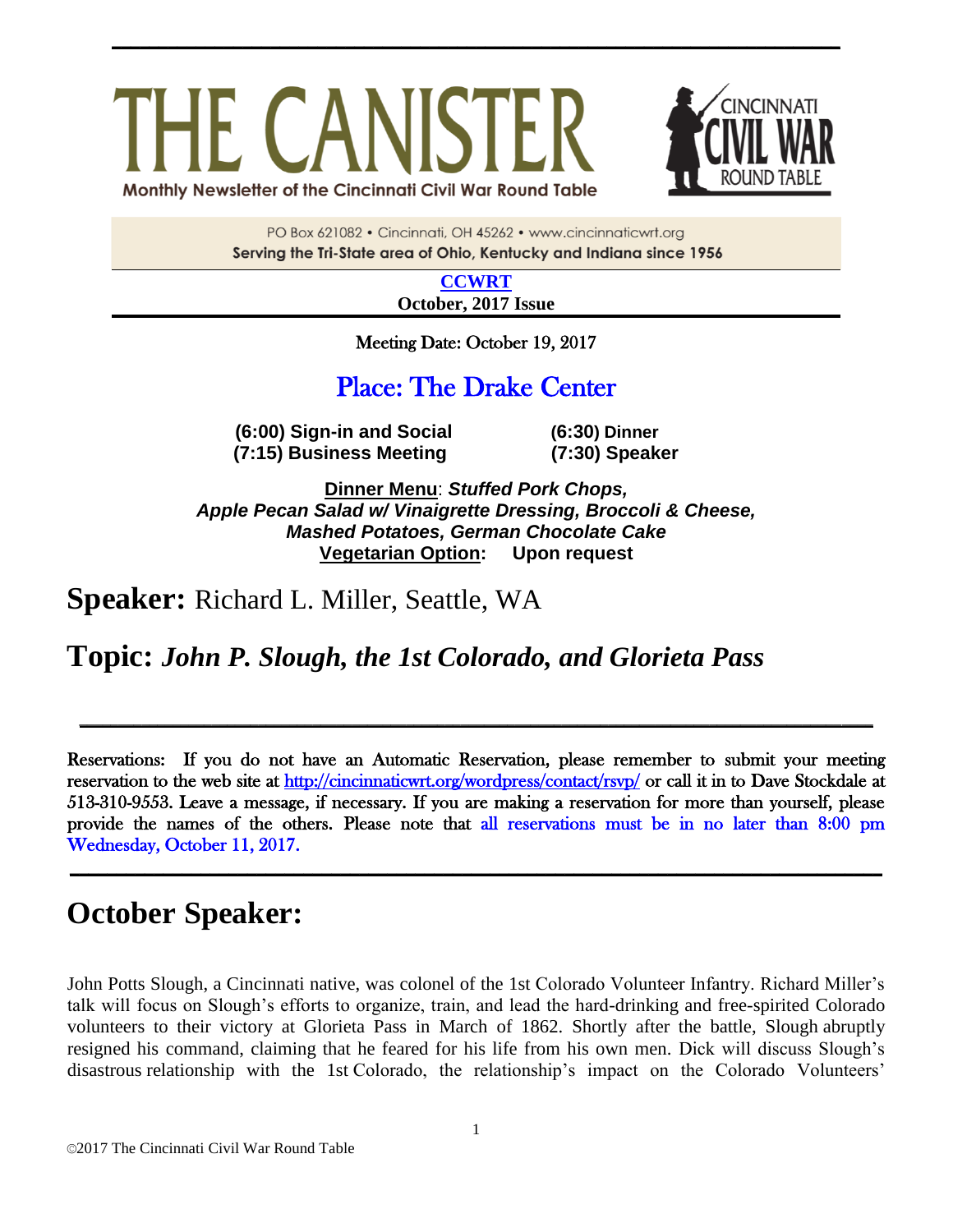campaign in New Mexico, and whether his concern about being assassinated was his real reason for resigning his commission.

Like John P. Slough, Dick Miller grew up in Cincinnati. Mr. Miller has spent nearly his entire adult life, the past 35 years, living in Seattle, Washington. After a career in health care administration, Miller is now retired and finishing a biography of John P. Slough. He is a past president of and frequent presenter to the Puget Sound Civil War Round Table.



Richard L. Miller



**President's Report …from Lester Burgin**

You know it's fall when the Red's season is over and the weather turns cool. Usually it's the time to look forward to the Bengal's season, but not this year. So why not spend some time with the CCWRT? Our next meeting is on October 19. Come early to join the more than 50+ members who socialize and have dinner together before the meeting. It's easy to sign up for dinner on the website. And don't worry if you don't know many people. Our quizmaster, Alan, puts together a quiz that really gets everyone putting their heads together and talking.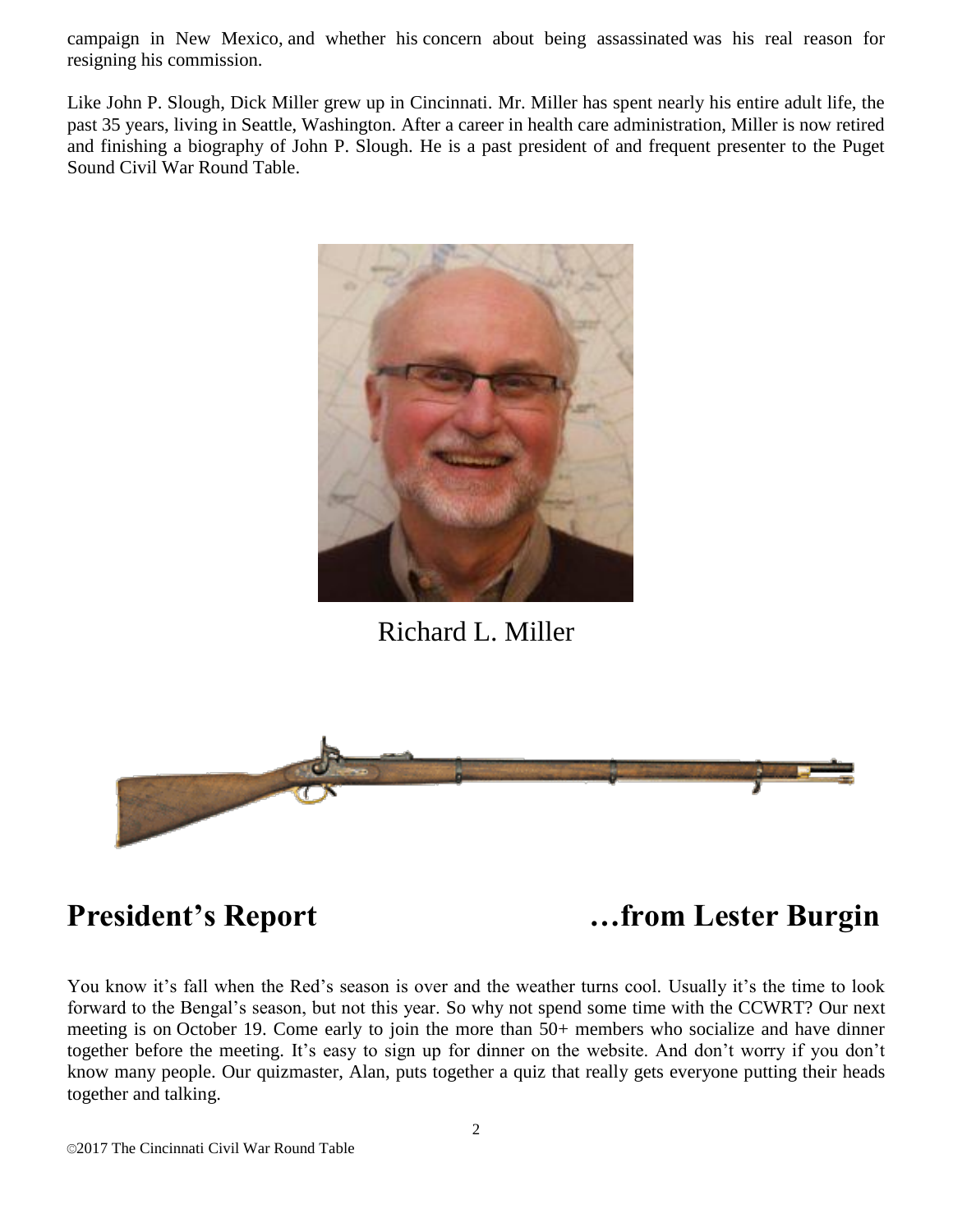Where is the last place you might imagine a Civil War battle? How about New Mexico? Don't believe me? Our October meeting speaker, Richard Miller, will teach us about Colonel John Slough and the 1862 Battle of Glorieta Pass in New Mexico. I've dragged my family to many Civil War sites, but they couldn't possibly believe I could find one on our trip to New Mexico. I actually found it by accident, but now this battlefield is part of the National Park Service. Come and learn about the significance of this most unusual battle and its unique Union leader. There is more to the story than you might expect.

# **Items of Interest**

### **Cincinnati CWRT Polo Shirts – Order Yours Now!**

The CCWRT has arranged for the purchase of embroidered CCWRT logoed polo shirts. Order forms will be available at the October meeting. Pricing will be **\$20.50 each**, with \$2 extra for a 2XL size. Shirts can be ordered in over a dozen colors. Orders can be made either online or by mail, with payment by credit card or check. Show off your CCWRT pride and order a shirt or two. You do not have to be a member to own a shirt. With Christmas only a few months away, one of these shirts would make for an excellent gift idea. The address for the online store is:

<https://www.companycasuals.com/CCWRT/start.jsp>



Men's Core Classic Pique Polo

Ladies' Core Classic Pique Polo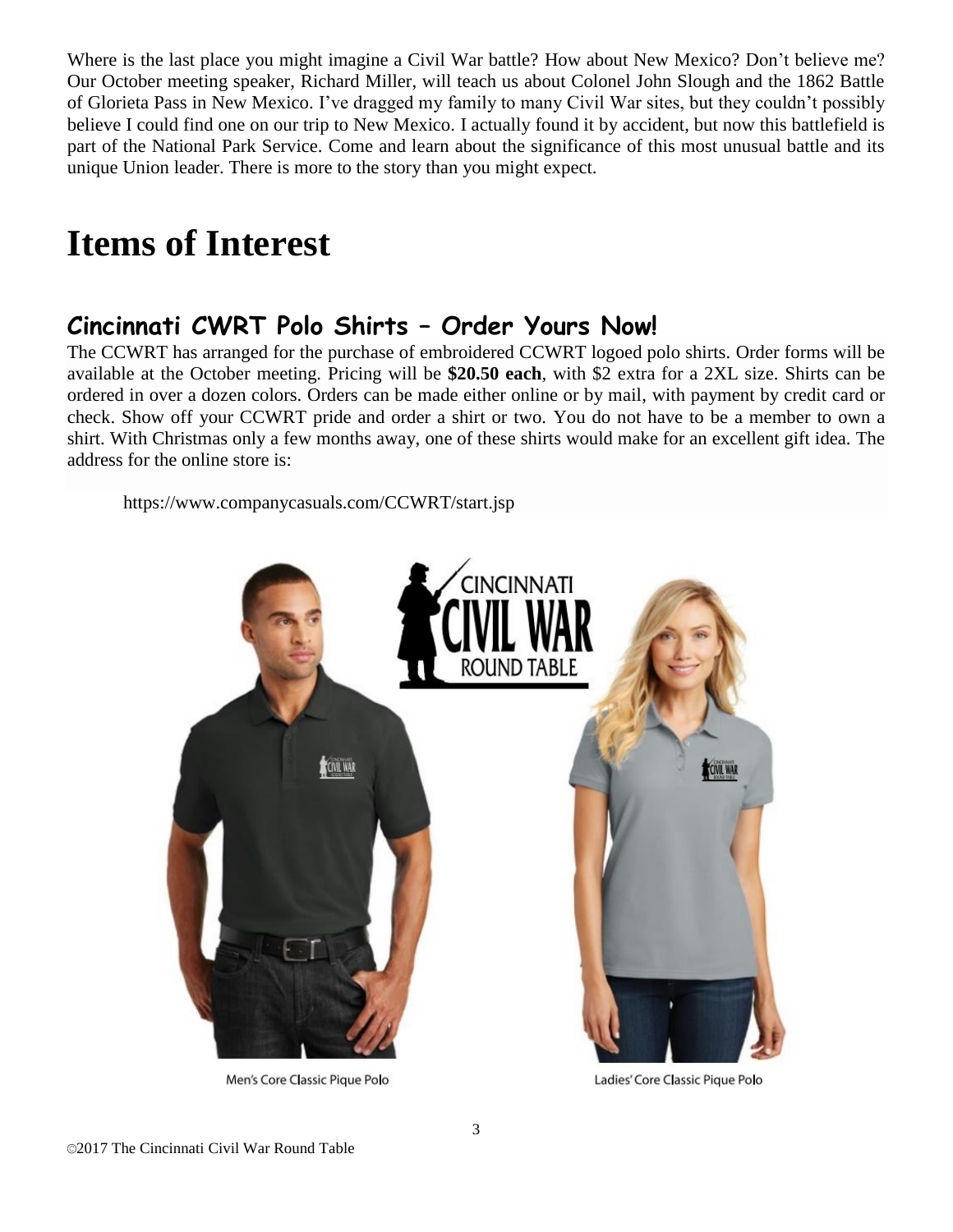### **Cincinnati CWRT Remembers a Long-Time Member**

We note with sadness the passing of former Cincinnati Civil War Round Table member Jerry Frey on August 22, 2017, in Columbus, Ohio. Jerry had last attended a CCWRT meeting in 2016. The Ohio State University graduate and U.S. Army Veteran was 63. Jerry was the author of three books on the Civil War: *In the Woods Before Dawn: The Samuel Richey Collection of the Southern Confederacy* (1994); *Grandpa's Gone: The Adventures of Daniel Buchwalter in the Western Army, 1862-1865* (1998); and *Longstreet's Assault – Pickett's Charge: The Lost Record of Pickett's Wounded* (2001).

# **September Presentation ... submitted by Dave Stockdale**

For our September presentation, the Round Table was pleased to welcome back to the podium former member Erick Bush, who spoke to us on "Selma: Alabama's Civil War Arsenal City." At the beginning of the war, the South's only foundry was the Tredegar Iron Works in Richmond, Virginia; and its munitions industry was limited to a few arsenals producing small arms. Josiah Gorgas, the Confederacy's Chief of Ordnance, was tasked with building an armaments industry to sustain its military forces.

There were several reasons Gorgas chose Selma to establish an industrial center. Its location in the interior of the country would protect it from Federal forces. As a cotton port on the Alabama River, it offered access to Mobile Bay. And as a rail junction, it provided connections to an abundant store of the raw materials and resources that would be necessary: coal, pig iron from the many iron furnaces that dotted central Alabama, and niter for gunpowder.

The Arsenal, Ordnance Works, and Navy Yard that General Gorgas developed in 1862 were second only to the Tredegar works. To protect them, he had an extensive series of earthworks and fortifications constructed around Selma. Commander Catesby Jones, a Virginia naval officer with expertise in both artillery and armor plating, was chosen as commandant of the Selma works. Jones had been Capt. Franklin Buchanan's executive officer on the CSS *Virginia* and commanded it during its engagement with the USS *Monitor*.

At its peak, as many as ten thousand persons were employed at the Selma works, producing all manner of war materiel. Indeed, Selma produced half of the artillery and two-thirds of the fixed ammunition for the Confederacy in 1864-65. Most notable among the artillery manufactured at Selma was the Brooke cannon, a rifled gun comparable to the Union's Parrott gun. The Navy Yard produced a number of ironclads, the foremost being the CSS *Tennessee*. Armed with six Brooke guns and six-inch armor plating, the *Tennessee* was the Confederacy's most powerful ironclad. Unfortunately, its engine and those of the other ironclads built at Selma were undersized. With a maximum speed of only five knots, Union ships were able to isolate and pummel the *Tennessee* during the Battle of Mobile Bay, eventually forcing its surrender.

In March of 1865, Union General James H. Wilson commenced the largest cavalry raid of the war with 13,500 troops. The Selma works was one of his objectives. Nathan Bedford Forrest with 1,500 troops attempted to halt Wilson's advance at Ebenezer Church on April 1, 1865, but was overpowered, and Forrest retreated to Selma's defenses 19 miles away. The next day those fortifications, manned only by Forrest's troops and a home guard consisting mostly of boys and old men, were overwhelmed by Wilson's raiders. The Union forces captured or destroyed a huge amount of ammunition, artillery, and other materiel, and completely destroyed the Arsenal, Navy Yard, and Ordnance Works.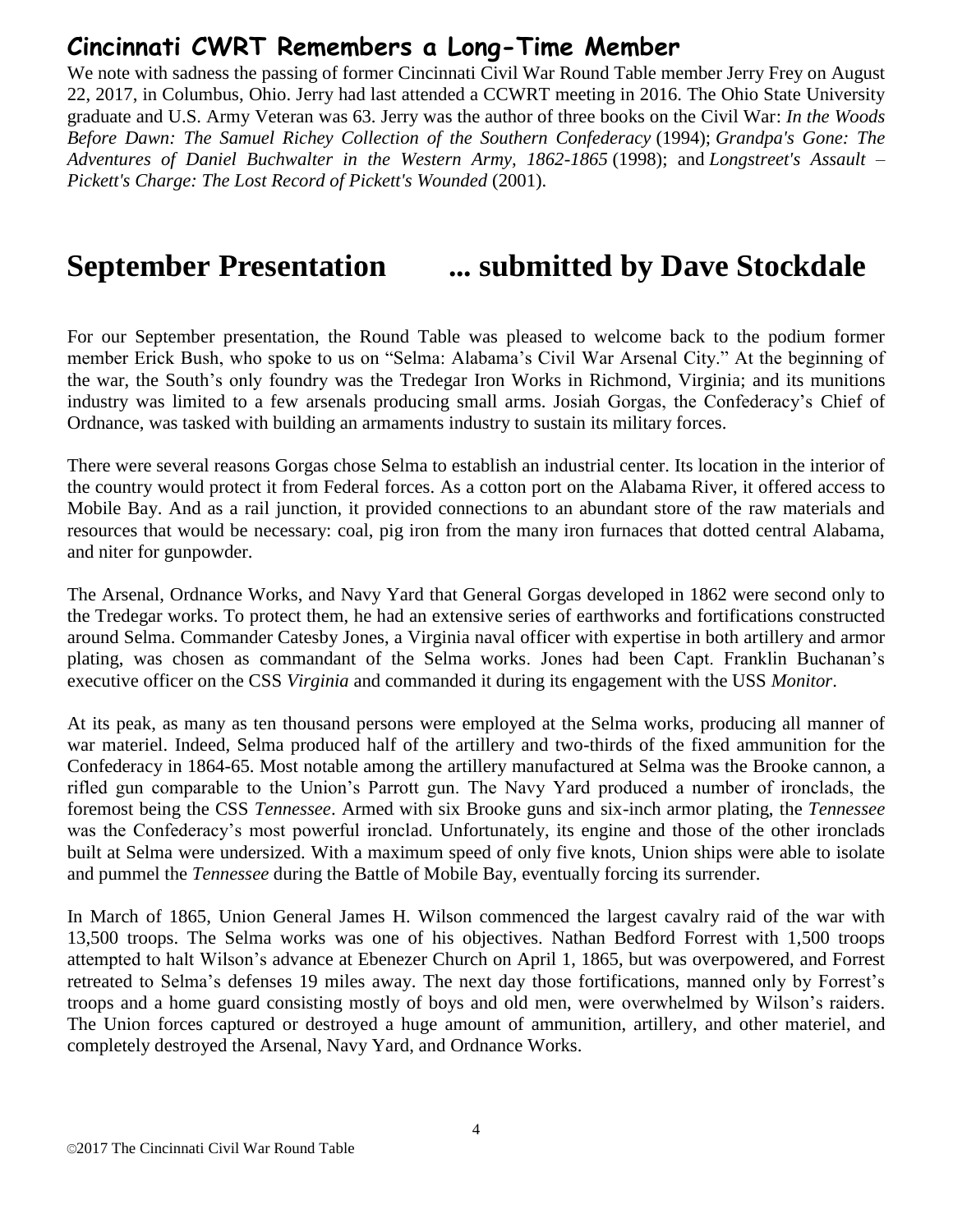Erick enlivened his talk with many photographs illustrating interesting incidents and vignettes of persons connected with the events in Selma. Among the photographs was one of the flag of the Magnolia Cadets, which had been sewn by Selma residents Ella Todd Dawson and Martha Todd White, half-sisters of Mary Todd Lincoln. Another was of the ruins of the Crocheron mansion at Cahaba, where Wilson and Forrest had dinner together several days after the Battle of Selma to discuss the possibility of exchanging prisoners. And there was one of the grave stone of the 65-year old minister of the Presbyterian Church in Selma, who died defending the arsenal against Wilson's raiders.

Erick Bush's presentation was a great start to the 2017-18 campaign, and we look forward to a return visit in the years to come.

### **Book Review …submitted by Thomas L. Breiner**

*Lincoln's Lieutenants: The High Command of the Army of the Potomac* by Stephen W. Sears, Houghton Mifflin Harcourt, New York, NY, 2016, 884 pages, Hardcover \$385.00.

*Lincoln's Lieutenants* by Stephen Sears is a detailed look at the Civil War's Eastern Theater from the point of view of the Commanders, Corps Commanders, Division Commanders, and Regimental Commanders for the Army of the Potomac. Mr. Sears provides his opinion on the various strengths, weaknesses, successes, failures, and blunders by these numerous individuals and how, despite the constant changes in leadership, the Army of the Potomac soldiers persevered and managed to win the war in the east.

Through the author's in-depth research, we see the lack of on-battlefield leadership by George McClellan, Antietam being the only battle where he was on the field during the engagement. Ambrose Burnside's unfitness to command large forces is analyzed. Joe Hooker was not a drunk as many officers thought, but his womanizing was not acceptable behavior for the majority of his subordinates. General Grant's primary flaw was his lack of patience with the Army. He continually failed to allow for the necessary preparation when scheduling most attacks, which usually led to poor performance by units involved. The infighting among the Army's officers provided the author with a bonus of material for the work. You will have to read the book to follow all the back biting and intrigue among the many officers, such as Fitz John Porter, John Pope, Baldy Smith, etc.

Over the course of the four years of Civil War, the Army of the Potomac had seven commanders. It wasn't until U. S. Grant became the General-in-Chief in 1864 that the leadership stabilized. The command structure at Appomattox little resembled the command organization in 1861. At the end, the Army was primarily composed of volunteer officers who were self-taught. The Army's high command spent as much time fighting the administration in Washington (the enemy in the rear) as they did the Confederates, but somehow they managed to keep their resolve until the issue of civil war was decided.

At first, I did not think there was a need for another rehashing of the life of the Army of the Potomac. There has certainly has been enough written about the war in the Eastern Theater. However, the author, Stephen Sears, has created a winner. His new and interesting approach to the story of the Army of the Potomac is fresh and exciting. I found this work to be very interesting, well researched, and an easy read. I had a difficult time putting the book down. He provided me with a great deal of food for thought. His comments were right on target concerning which officers in the Army of the Potomac were providing the soldiers with the leadership they required and those that failed to step up to the requirements of their positions. I definitely recommend the work to anyone interested in understanding the quality of the high command in the Army of the Potomac. The only fault I found was the maps, while very detailed, were not helpful in understanding of the movements in the various battles.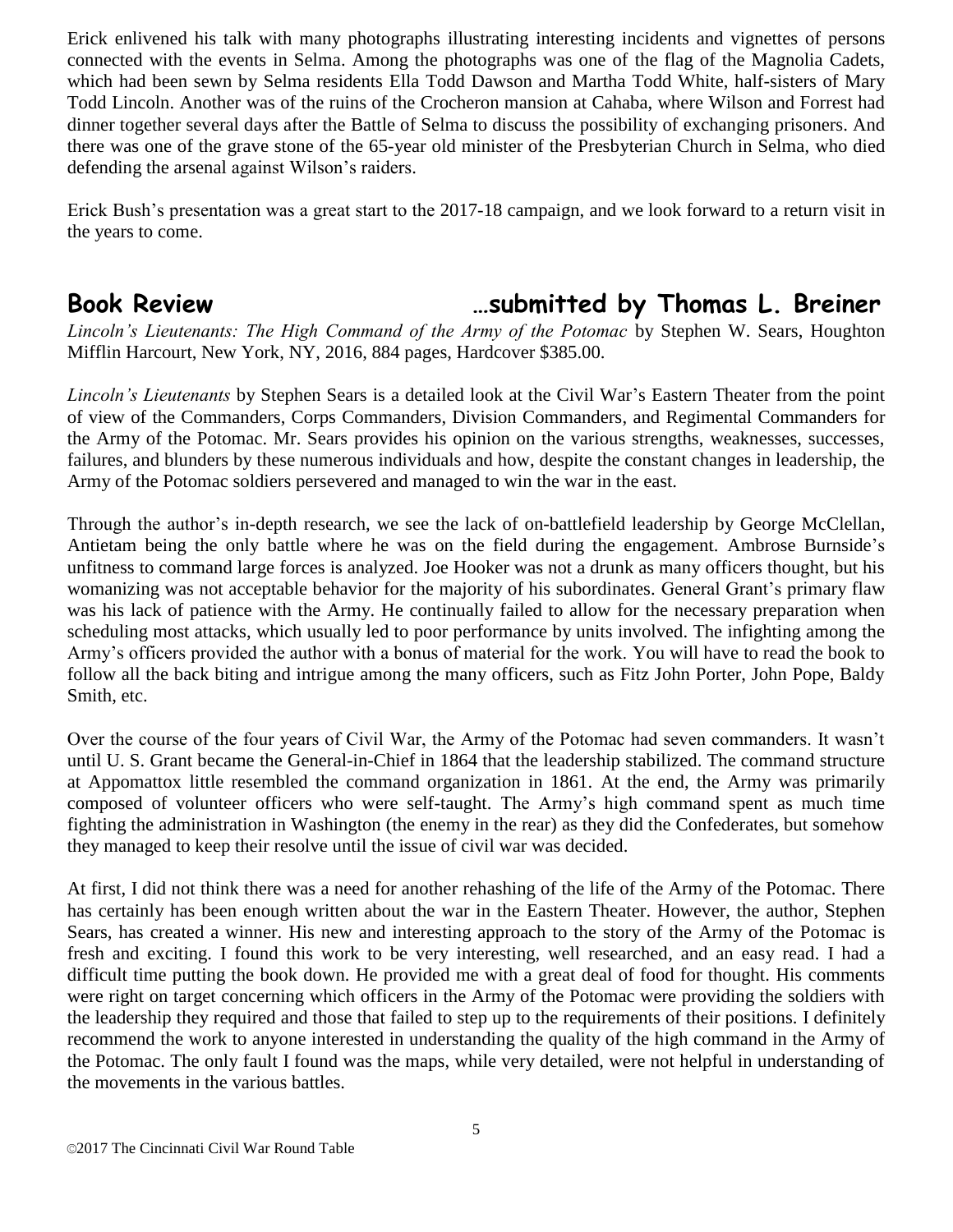

.

A gentleman in conversation remarked to President Lincoln on Friday that nothing would defeat him but Grant's capture of Richmond, to be followed by the General's nomination at Chicago and acceptance. "Well," said the President, "I feel very much like the man who said he didn't want to die particularly, but if he had got to die, that was precisely the disease he would like to die of."

Ref: *New York Times*, June 13, 1864, as shown in *The New York Times Complete Civil War*, Holzer/Symonds, p. 144.

- 1. Thomas (Boston) Corbett is probably most well known as the Union NCO who mortally wounded John Wilkes Booth. He is less well known for a surgical procedure he performed prior to his enlistment as a Union soldier. What procedure was done and who was the patient?
- 2. Some of their names were *Intrepid*, *Union*, *Constitution*, *The United States*, *Washington*, *Eagle*, and *Excelsior*. What were they?
- 3. "Old Slow Trot" was also known as \_\_\_\_\_\_\_\_\_\_\_\_\_\_\_.

\_\_\_\_\_\_\_\_\_\_\_\_\_\_\_\_\_\_\_\_.

- 4. Identify the battlefield depicted in the colored photos shown on the 8.5"x11" paper at your table \_\_\_\_\_\_\_\_\_\_\_\_\_\_\_\_\_\_\_\_ and the state represented by the memorial building shown
- 5. In 1866, George Robinson, who formerly resided at "The Clubhouse" on Madison Place adjacent to Lafayette Park in the District of Columbia, was issued by Secretary Stanton an historic knife, a gold medal with George's image on it, and \$5000, authorized by the U.S. Congress for an action he performed 14 April 1865. What was that action?

BONUS QUESTION:

According to a notice in the *Wall Street Journal* of 27 July 2017, President Trump donated \$100,000 to a science, technology, engineering, and math (STEM) camp for students. Three months previously, Mr. Trump donated his first quarter's salary to the National Park Service; nearly \$80,000 of that contribution was directed toward \_\_\_\_\_\_\_\_\_\_\_\_\_.

### **Quiz Answers:**

- 1. (a) Bilateral Orchiectomy (Castration); (b) himself. Ref.: *Manhunt*, Swanson, pp. 328-329
- 2. Civil War (Union) military observatory balloons Ref.: Civil War Trust, "Civil War Ballooning"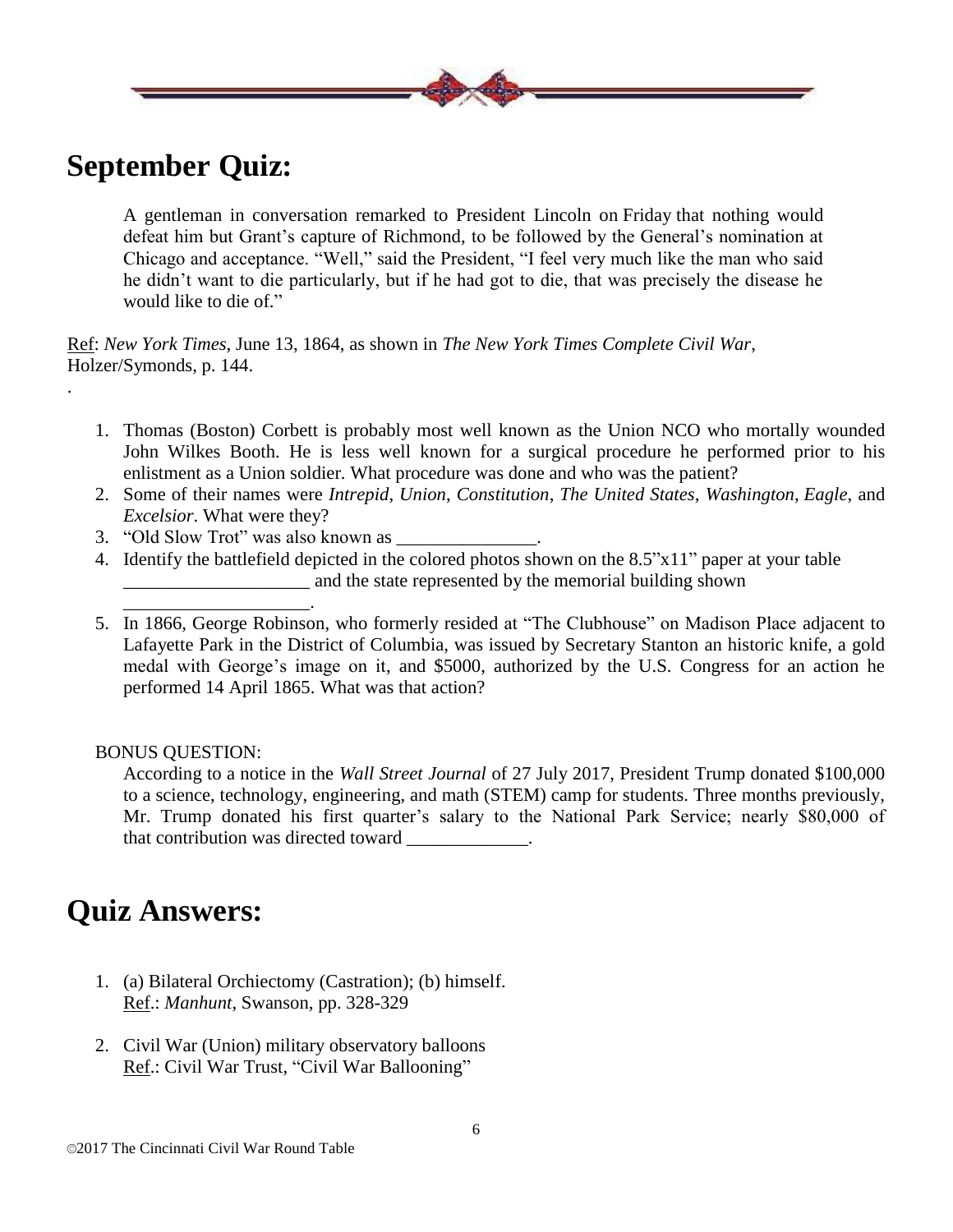- 3. George H. Thomas Ref.: Ferguson, "Catching Up With 'Old Slow Trot,'" *Google*
- 4. (a) Vicksburg; (b) Illinois Ref.: *Magazine of the American Civil War Museum*, Spring 2017
- 5. Protecting and saving the life of William Seward from Lewis Powell's attempted murder assault, part of the Lincoln murder conspiracy Ref.: *Manhunt*, Swanson, p.51, 71

### BONUS QUESTION:

Restoration of a Civil War battlefield (Antietam).

Ref.: *Wall Street Journal*, 17 July 2017, p. A4



### **Future Presentations:**

| Nov. 16, 2017 | Dave A. Powell, Chicago, IL                                              |
|---------------|--------------------------------------------------------------------------|
|               | A Tale of Two Corps Commanders: D. H. Hill and A. M. McCook at           |
|               | Chickamauga                                                              |
| Jan. 18, 2018 | Peter J. D'Onofrio, PhD, Reynoldsburg, OH                                |
|               | <b>Medical Advancements of the Civil War</b>                             |
| Feb. 15, 2018 | Ron Blair, Lexington, KY                                                 |
|               | Wild Wolf: Col. Frank Wolford and the 1st Kentucky Cavalry               |
| Mar. 15, 2018 | James "Bud" Robertson, Richmond, VA                                      |
|               | <b>Water: The Most Overlooked Element of the Civil War</b>               |
| Apr. 19, 2018 | Chris Burns, Cincinnati                                                  |
|               | The Siege of Cincinnati                                                  |
| May 17, 2018  | Wayne Motts, Harrisburg, PA                                              |
|               | Pickett's Charge: A Battlefield Guide                                    |
| Sep. 20, 2018 | Greg Biggs. Clarksville, TN                                              |
|               | The Question Was One of Supplies: The Logistics for William T. Sherman's |
|               | <b>Atlanta Campaign</b>                                                  |
| Oct. 18, 2018 | Dan Welch, Youngstown, OH                                                |
|               | The Last Road North: A Guide to the Gettysburg Campaign                  |